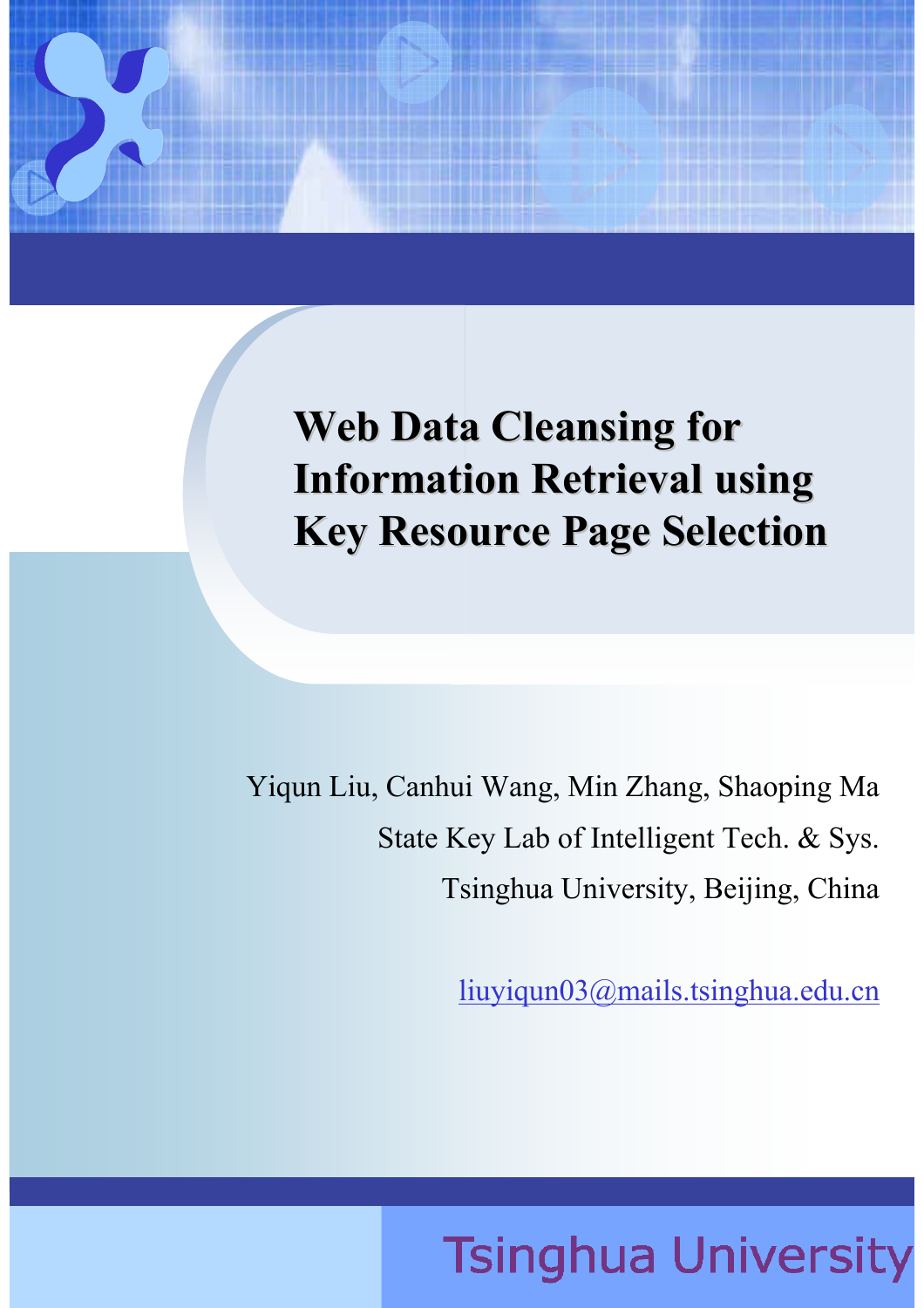### *Data Cleansing is necessary for Web IR*

NO search engine can index all Web pages!

| <b>Search Engine</b>   | <b>Reported Size</b> | <b>Page Depth</b> |
|------------------------|----------------------|-------------------|
| Google $*$             | 8.1 billion          | 101K              |
| $MSN *$                | 5.0 billion          | 150K              |
| Yahoo *                | 4.2 billion          | 500K              |
| All the Web **         | <b>152 billion</b>   | 605K              |
| All the Surface Web ** | <b>10 billion</b>    | 8K                |

\* Retrieved from http://www.sims.berkeley.edu/how-much-info-2003 on April 2th, 2005. \*\* Danny Sullivan, Search Engine Sizes. In search engine watch website.

- Not all pages are valuable for search engines
	- **Redundancy** (30% for English Web pages, 40% for Chinese Web pages)
	- **Error** (typos, grammatical mistakes, OCR errors…)
	- **Low Quality** (Content may be old, invalid, false…)
- Data Cleansing

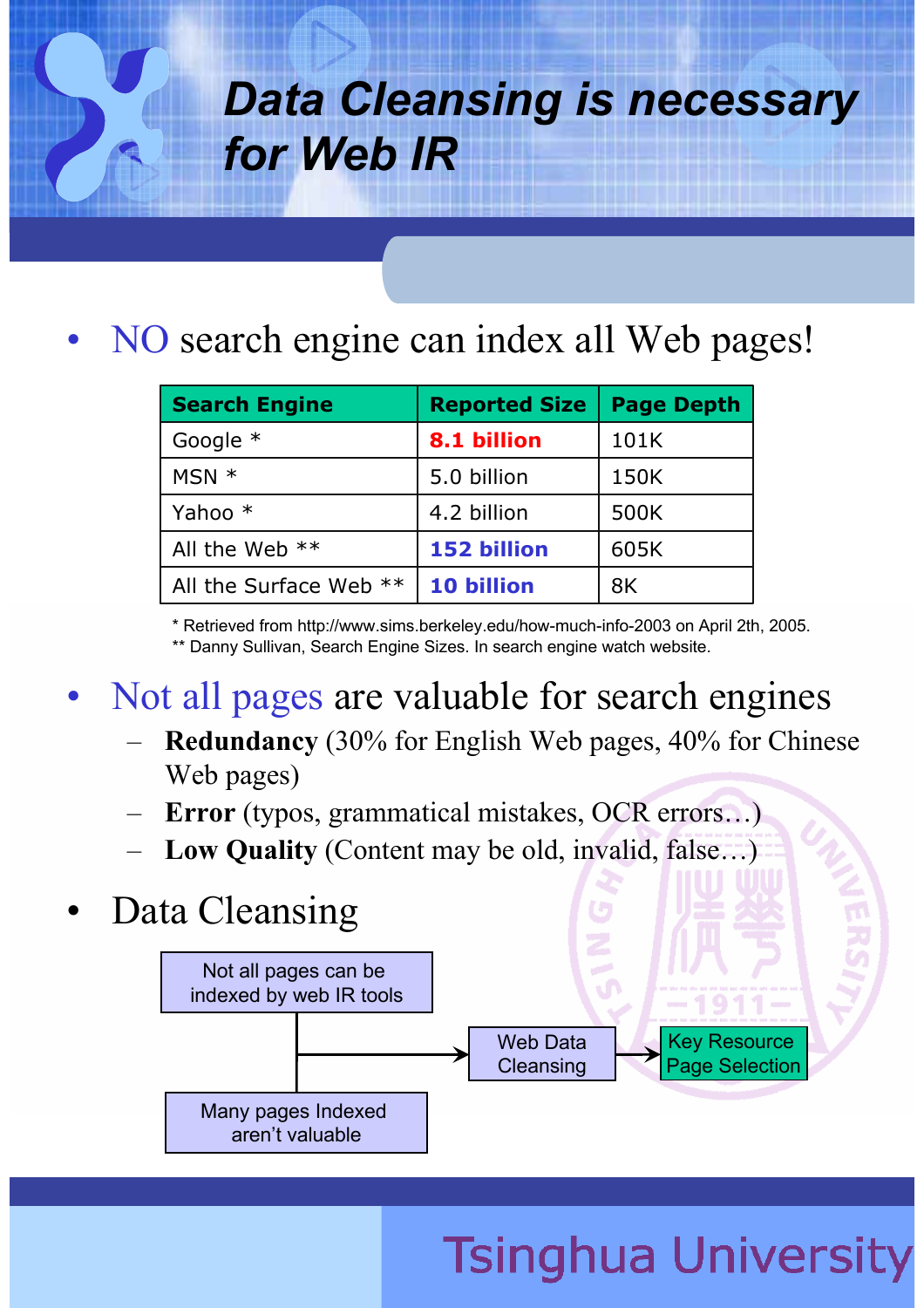### *Key Resource Selection for Data Cleansing*

#### What are key resource pages?

- Quality Web pages that are most representative of a topic
	- Offering credible information itself
	- Providing entries to clusters of high quality pages
- Example (topic: information retrieval)
	- Key resource:
		- Online text of the book  $\leq$ IR $>$  by Dr. CJ Van Rijsbergen
		- SIGIR web site
		- Information Retrieval Links collected by a certain person
	- Not key resource
		- A conference's CFP page which is partly related to IR.
		- A product's intro page which describes IR function.
		- An ordinary (not famous) academic paper related to IR
- The differences between key resource and ordinary pages in topic-independent features

| <b>Feature</b>                    | <b>Ordinary page set</b> Key resource set |         |
|-----------------------------------|-------------------------------------------|---------|
| In-degree                         | 9.94                                      | 153.12  |
| URL-type                          | 3.85                                      | 3.07    |
| In-site out-link anchor text rate | 0.06                                      | 0.12    |
| In-site out-link number           | 17.58                                     | 37.70   |
| Document Length (in words)        | 7037.43                                   | 9008.02 |

Ordinary Page Set: .GOV corpus

Key Resource Page Set: TREC 2002 web track topic distillation task answers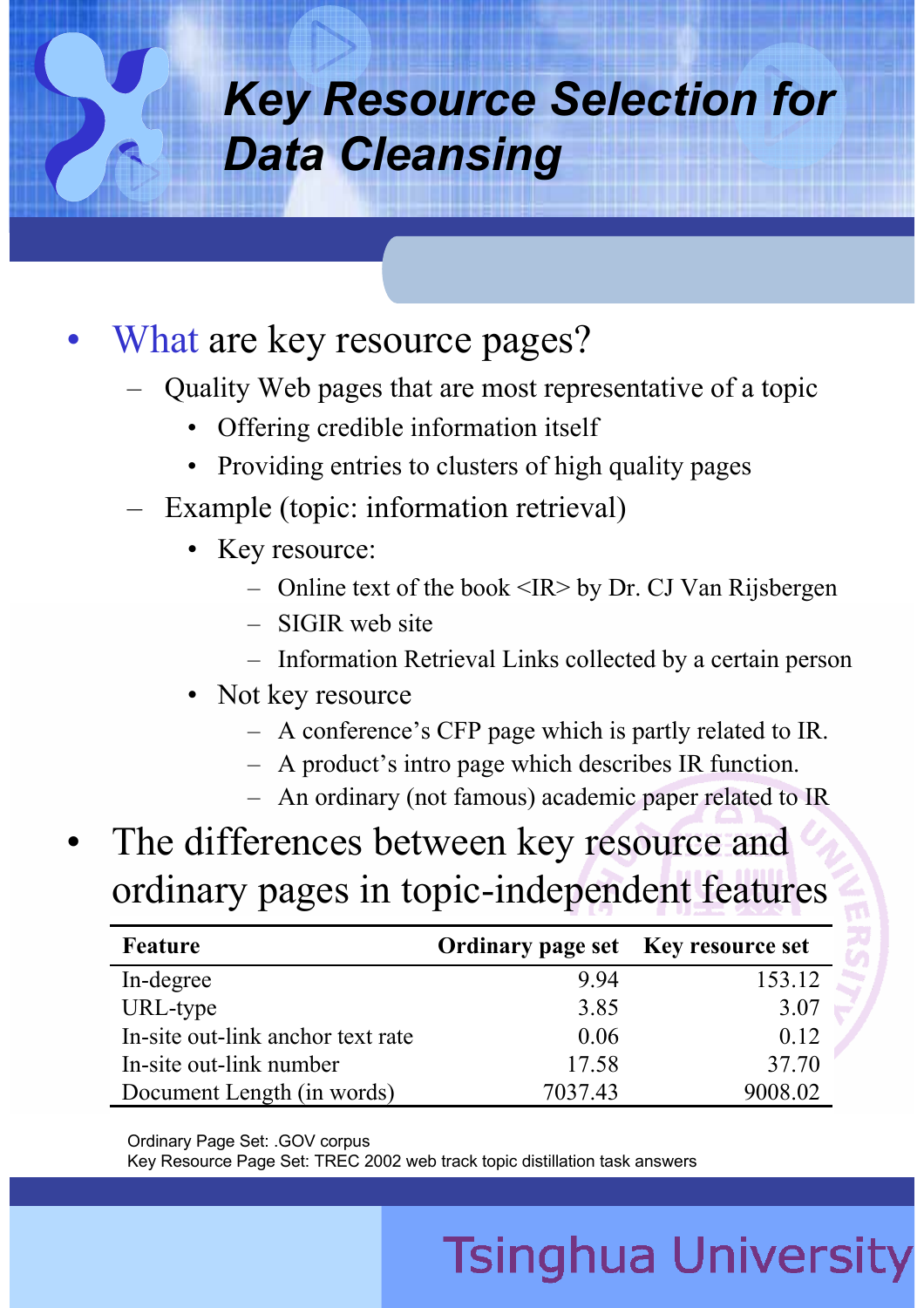# *Difficulties in Key Resource Selection*

• Difficulties in feature selection

Key resource selection is performed **before retrieval process** The selection process should be **topic-independent** Features should be **topic-independent**

- Topic-independent candidates:
	- Simple features: in-degree, out-degree, URL depth, D ocument Length, Anchor text length, Page Structure…
	- Complicate features: PageRank, Hub value, Authority Value…

### • Difficulties in algorithms

- Web page classification
- Lack of negative examples (uniform sampling is difficult and sometimes not possible)
- Learning with unlabeled data and positive examples
- Previous work: OSVM, PEBL: not quite suitable for learning based on topic-independent features.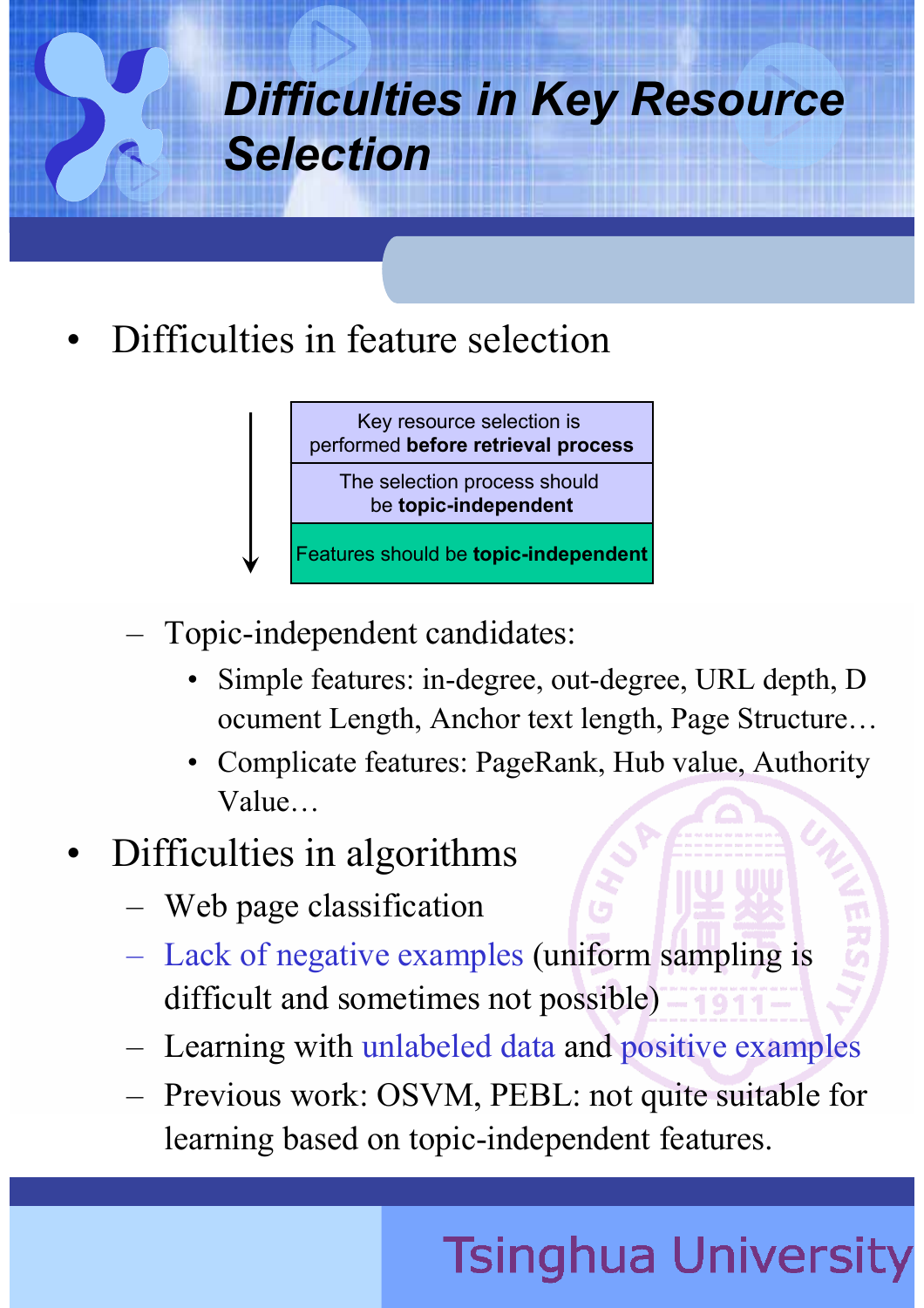### *A Key Resource Selection Algorithm based on K-means*

- Why is k-means used here?
	- Learn without negative examples
	- Independent of prior positive proportion knowledge
- Differences with traditional K-means
	- Fixed cluster number: true or not.
	- Initial positive example centroid is provided

#### • **Algorithm**

- *Skey* : key resource training set
- *R* : estimated proportion of the positive examples
- 1. Choose 2 initial cluster centroids:
	- Positive centroid:  $M_1 = \frac{1}{S_{key}} \sum_{X \in S_{key}} X$
	- Negative centroid:  $M_2 = \frac{M(Whole\, Collection) R \times M_1}{1-R}$
- 2. In the kth iterative, instance X will be assigned to the jth cluster  $S_i^{(k)}$  if:

$$
||X - M_j^{(k)}|| = min(||X - M_1^{(k)}||, ||X - M_2^{(k)}||)
$$
 (j = 1, 2)

3. For  $S_j^{(k)}$ , caculate  $M_j^{(k)}$ , which is defined as:

$$
M_j^{(k+1)} = \frac{1}{N_j} \sum_{X \in S_j^{(k)}} X \qquad (j = 1, 2)
$$

4. If  $M_1^{(k+1)} = M_1^{(k)}$ , exit. Else go to 2.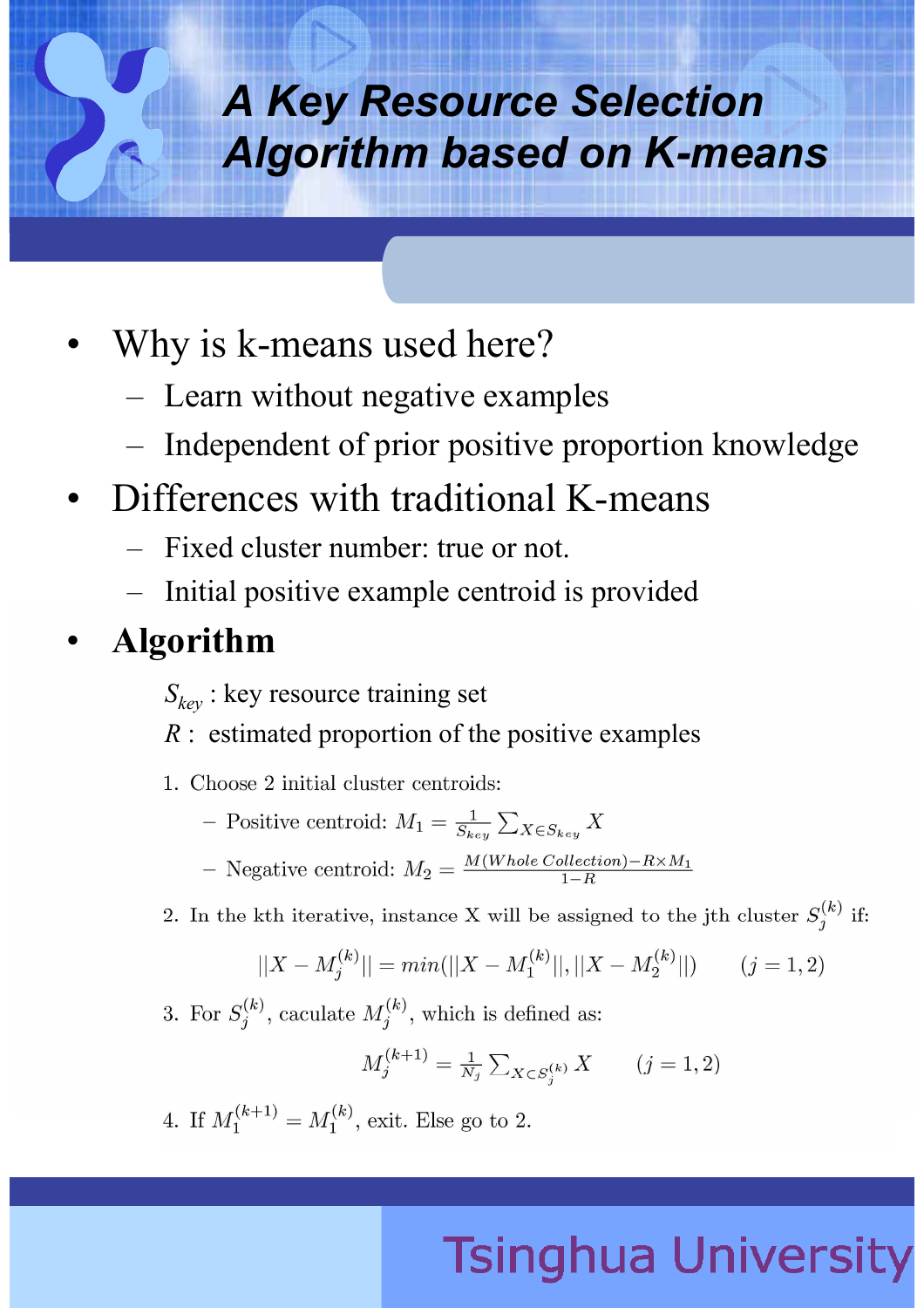### *A Key Resource Selection Algorithm based on K-means*

- Algorithm converges with different initial *R*
	- Algorithm doesn't require prior knowledge of *R*



- Key resource result set
	- Algorithm can cover almost all key resource pages with less than half whole collection size

|                                        | <b>K-means Clustering</b> |
|----------------------------------------|---------------------------|
| Whole Collection (.GOV) Coverage       | 44.30%                    |
| Key Resource Test Set Recall           | 89.70%                    |
| <b>Key Resource Test Set Precision</b> | 67.50%                    |
| F2-measure                             | 53.89%                    |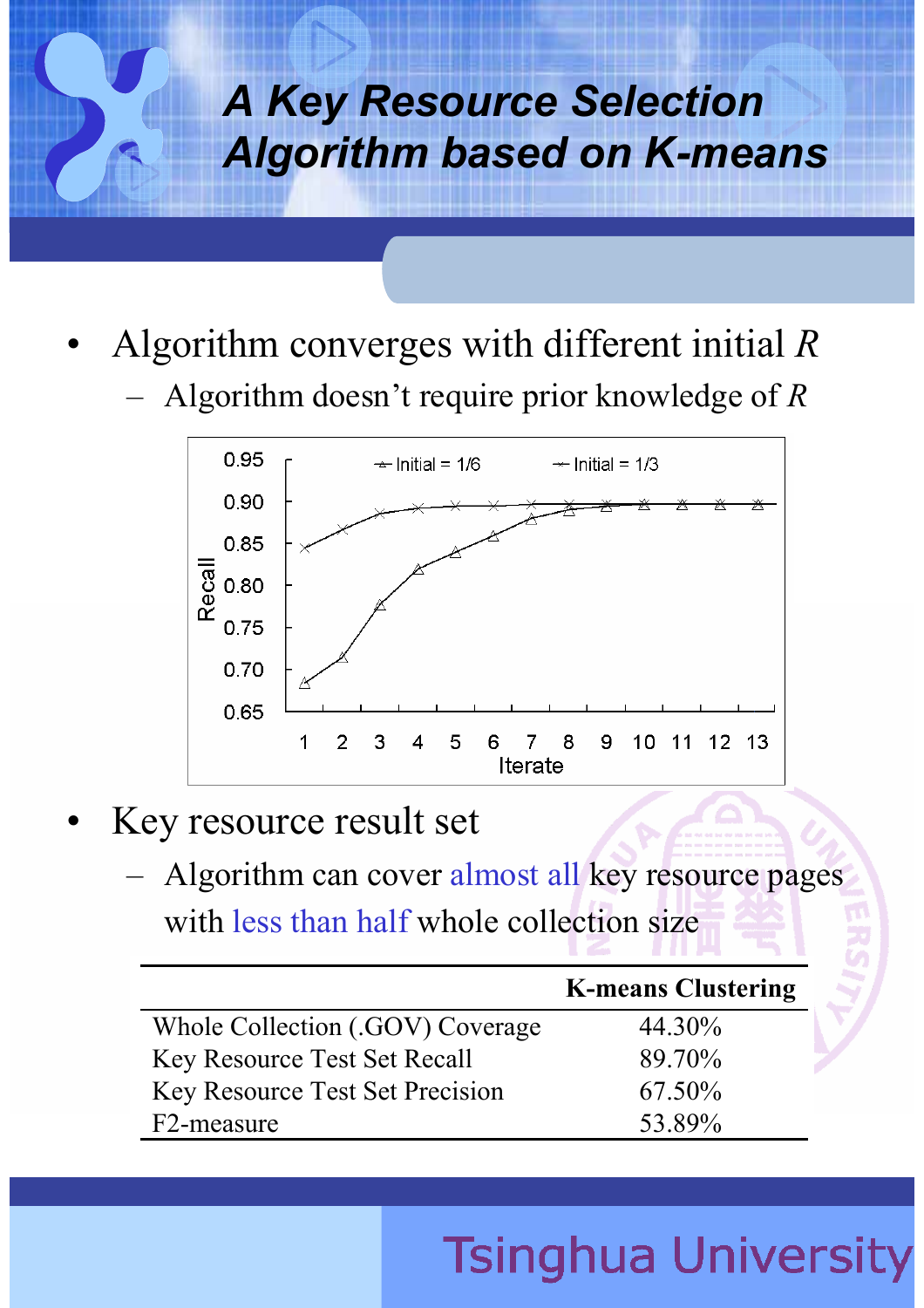

- Key resource pages get high scores in link anal ysis algorithms
	- A large part of top-ranked pages with link analysis metrics are key resources

| <b>Link Analysis Criteria</b> | Percentage of key resources in<br>top $10\%$ pages |
|-------------------------------|----------------------------------------------------|
| PageRank                      | 88 29%                                             |
| HITS hub value                | 73.81%                                             |
| HITS authority value          | 76.12%                                             |

Key resource page set retains almost all hyperlink structure information

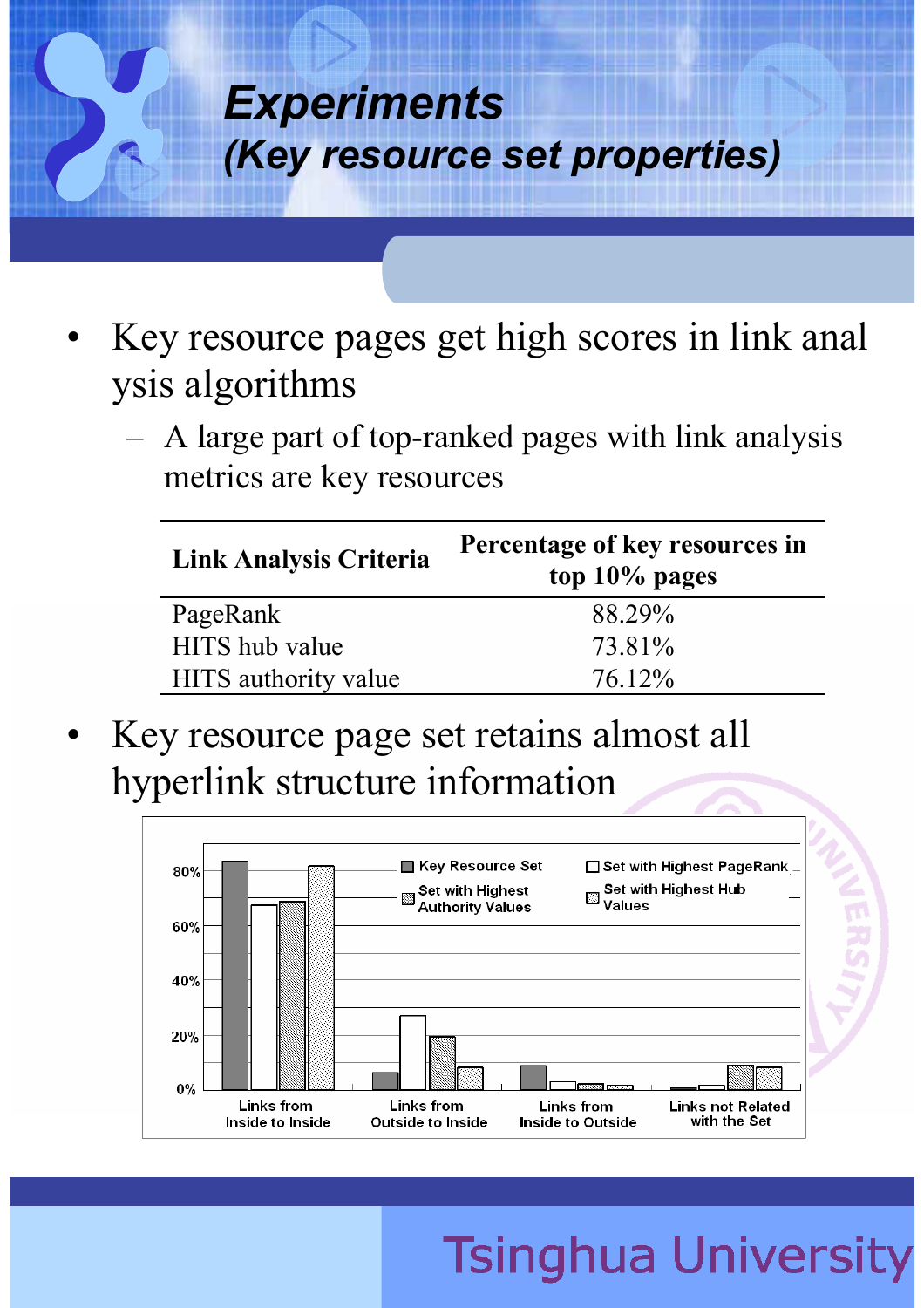### *Experiments (Retrieval performance)*

#### **Experiment settings**

| <b>Type of query</b> | Query log analysis* | Test query set** |  |
|----------------------|---------------------|------------------|--|
| Navigational         | 20%                 | 20%              |  |
| Transactional        | 30%                 |                  |  |
| Informational        | 50%                 | 80%              |  |

\* According to Andrei Broder's AltaVista log analysis in SIGIR forum 2003

\*\*Selected from TREC 2004 topics and qrels

### • Retrieval Results



|                         | $P@10$ for Topic<br><b>Distillation queries</b> | <b>MRR</b> for<br> g <br><b>Navigational query</b><br>$\mathcal{O}(\mathbb{R})$ |
|-------------------------|-------------------------------------------------|---------------------------------------------------------------------------------|
| <b>Whole Collection</b> | 0.1025                                          | 0.7443                                                                          |
| K-means                 | 0.1275                                          | 0.7278                                                                          |
| PageRank                | 0.1134                                          | D<br>0.6533                                                                     |
| Authority               | 0.1100                                          | 0.6700                                                                          |
| Hub                     | 0.1250                                          | 0.6357                                                                          |